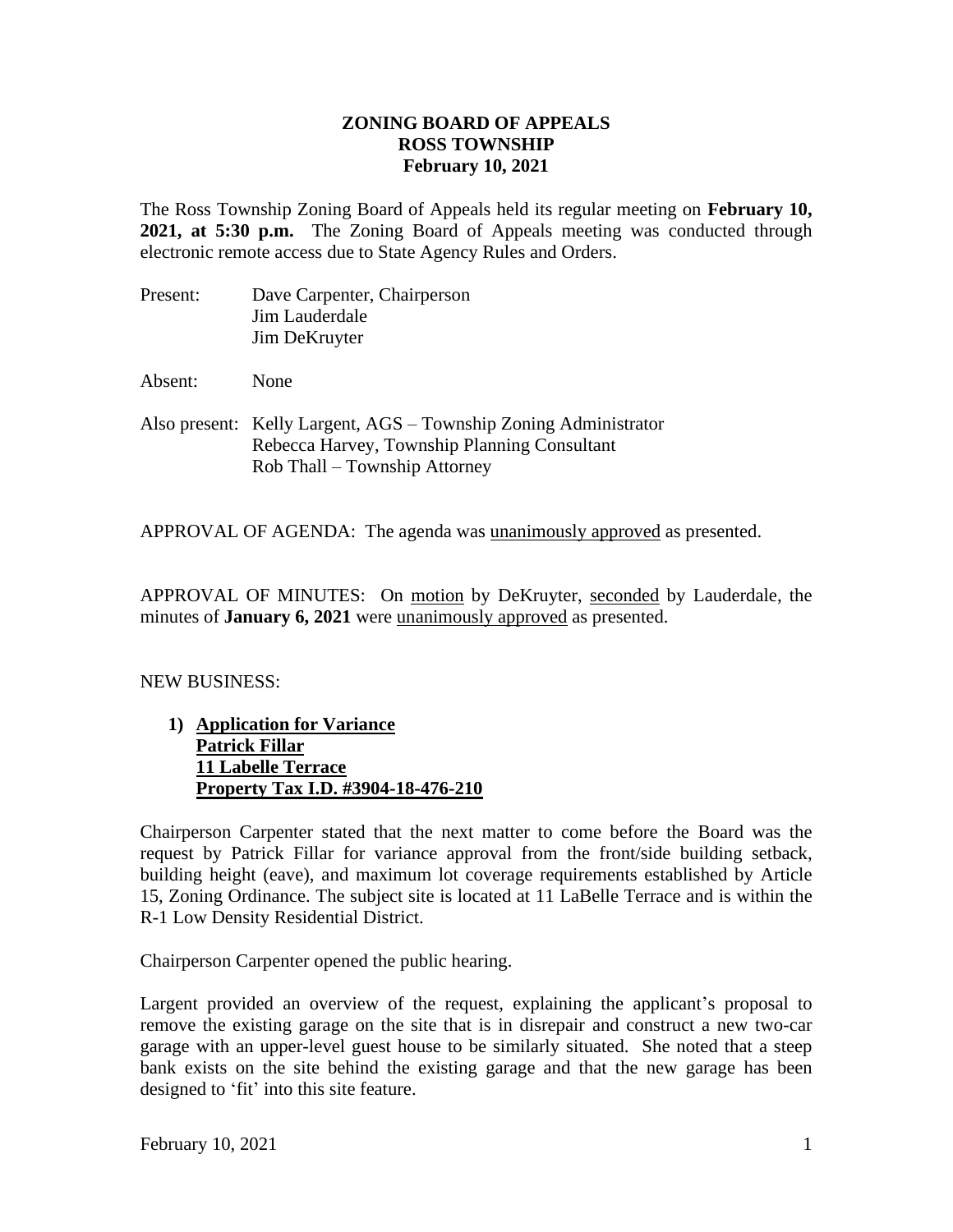Largent noted the following details of the proposal:

- The subject site exists as a 'zoning lot' (per the 1985 ZBA interpretation of 'contiguous') and is a lawful nonconforming lot.
- The subject site is a narrow 'back lot' (narrower than surrounding lots) with limited buildable depth due to grade.
- The existing garage is 19.6 ft x 23 ft (448 sq ft) in area, and the new garage is proposed to be 20 ft x 23 ft (460 sq ft) in area, essentially representing the same footprint.
- The 27 ft building dimension shown on the schematic is only on the second floor where the building can extend into the 'hill'; the ground floor dimension (footprint) is 23 ft, as noted.
- The location of the new garage is proposed to be adjusted slightly to center the building on the site.
- The new garage will require variance approval from the following dimensional requirements:
	- Front setback  $-25$  ft required; 26 in from road existing; 26 in from road proposed
	- Side setback  $-5$  ft required; 2 ft existing; 8.5 in proposed (20.5 in  $-12$  in overhangs)
	- Building height (eave)  $-10$  ft required; 11.5 ft proposed
	- Lot coverage  $-10\%$  allowed; 46.7% proposed

Patrick and Kristen Fillar were present on behalf of the application. Mr. Fillar stated that the setback and lot coverage standards cannot be met on the property due to its size but that the new garage has been configured/located similar to the existing building. He noted that they have reduced the proposed building height (eave) from 13 ft to 11.5 ft to better comply with the 10 ft standard, adding that the overall building height will not exceed the 18 ft standard. Mr. Fillar explained that the new garage is similar in size and situation to buildings on surrounding lots. He also noted that the construction will not modify the existing upper-level parking arrangement and so will not add congestion to LaBelle Terrace.

In response to Board questions, Mr. Fillar confirmed that the proposed front setback of 26 in from the road is the same as the setback of the existing garage . . and is, in fact, in alignment with the buildings on adjacent lots. He further noted that the grade at the rear of the lot limits the ability to increase that existing front setback.

Chairperson Carpenter referenced correspondence received from Gregory DeLeeuw (9 LaBelle Terrace), Jane Kuckel (16 LaBelle Terrace), Gerald Wojtala (12 LaBelle Terrace), Robert Sackett (13 LaBelle Terrace), Deana Kerschner (6 LaBelle Terrace), and Chris LeRoy (8 LaBelle Terrace) in support of the request.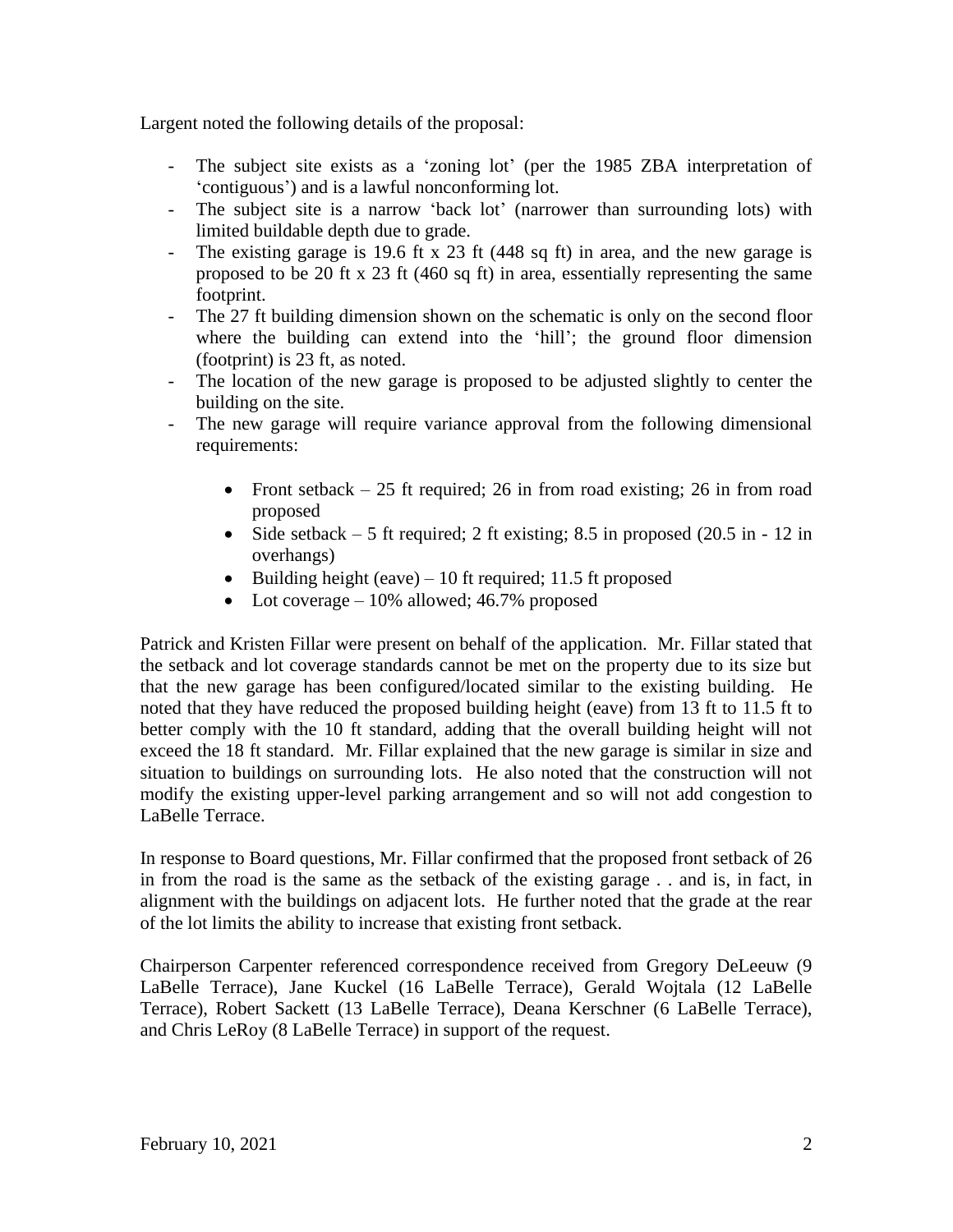No further public comment was offered on the matter. The public comment portion of the public hearing was closed.

Chairperson Carpenter then led the Board through a review of the variance criteria set forth in Section 23.8 A. The following findings were noted:

- #1 Residential use of the subject property is proposed to continue and is permitted within the R-1 District.
- #2 The size, narrowness, and grade of the subject property greatly limit the ability to replace the existing garage in compliance with applicable setback and lot coverage requirements. It was further noted that the limited building area and grade render compliance with the building height (eave) standard unnecessarily burdensome.
- #3 In determining substantial justice, a review of the surrounding area was conducted. It was noted that the size, height and location of the proposed garage is comparable to the arrangements on adjacent lots and consistent with the overall pattern in the surrounding area. Reference was also made to the support expressed by the neighbors of the project site.
- #4 The minimal size, narrowness, and grade of the subject site represent unique physical circumstances of the property justifying the requested variances.
- #5 The proposed construction is at the discretion of the applicant representing a hardship that is self-created.
- #6 The intent of the applicable dimensional requirements was referenced and the following noted: the subject site is a lawful nonconforming lot; the size, narrowness and grade of the site limit the ability to build in compliance with the dimensional requirements; the new garage is proposed to be of similar size and to be similarly situated on the site as the existing garage, thereby not altering the current arrangement on the property; and, the proposal will support safety in the area by maintaining the existing upper-level parking arrangement (and not introducing parking on LaBelle Terrace) and improving existing setbacks by centering the garage on the site.

It was stated that the above findings were based on the application documents presented and the representations made by the applicant at the meeting.

Lauderdale then moved to grant variance approval from Article 15 so as to allow the proposed construction of a new two-car garage with a 26 in front setback (from road); 8.5 in side setbacks; 46.7% lot coverage; and 11.5 ft building height (eave) on the subject site, based upon the findings of the Board pursuant to variance criteria #1, #2, #3, #4 and #6 set forth in Section 23.8 A., Zoning Ordinance. DeKruyter seconded the motion. The motion carried unanimously.